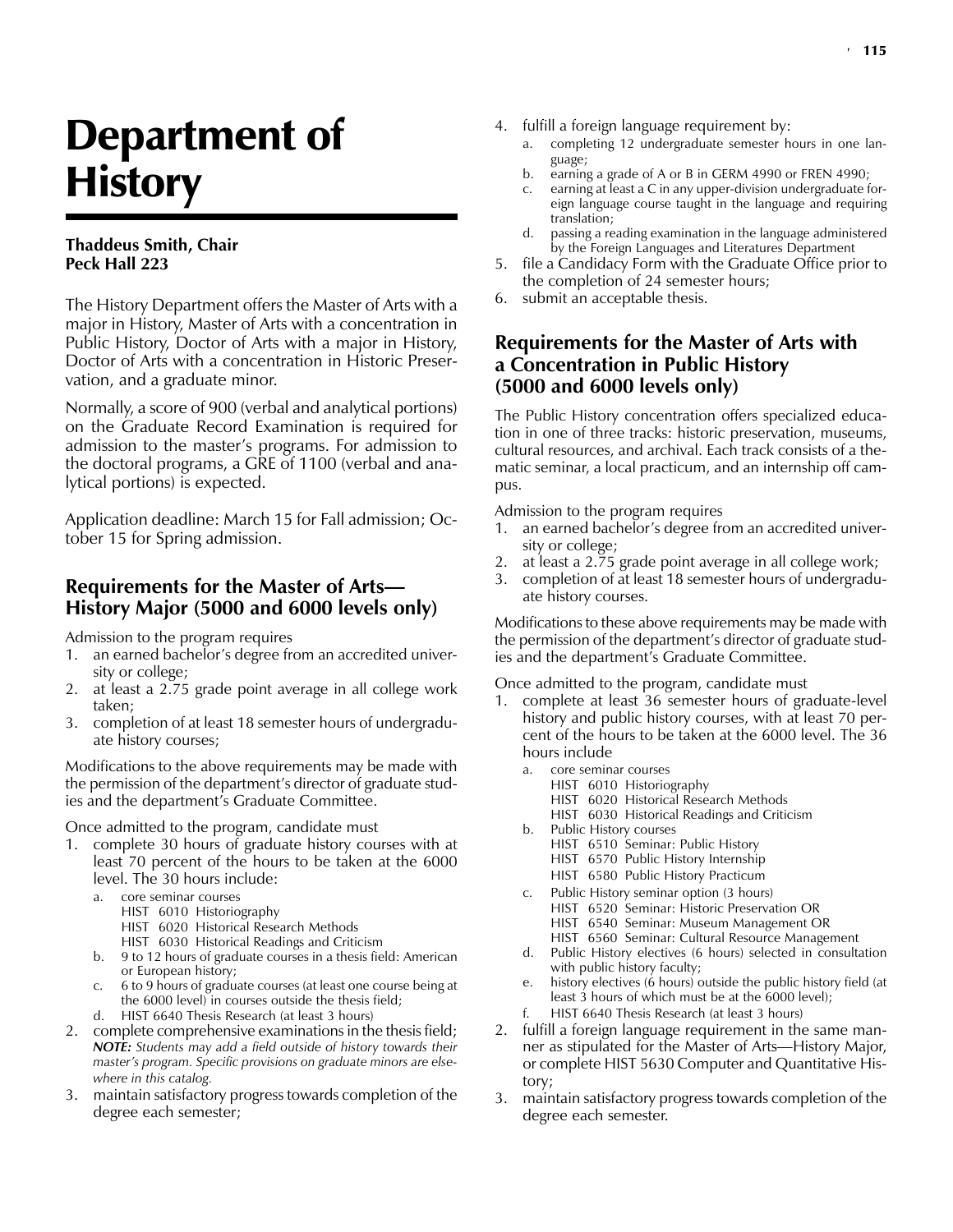- 4. file a Candidacy Form with the Graduate Office before the completion of 24 semester hours;
- 5. complete comprehensive examinations in the field of public history, that field to include an examination in the area of American history in which the student will complete the thesis;
- 6. submit an acceptable thesis.

# **Requirements for the Doctor of Arts— History Major (6000 and 7000 levels only)**

Candidate must

- 1. hold a master's degree and have earned at least 18 semester hours of undergraduate history credit and a minimum of 20 semester hours of graduate history credit. Deficiencies in this requirement should be removed during the first year in the program;
- 2. have three years of appropriate teaching and/or administrative educational experience;
- 3. fulfill a foreign language requirement by:
	- a. completing 12 undergraduate semester hours in one language;
	- b. earning a grade of A or B in GERM 4990 or FREN 4990;
	- c. earning at least a C in any upper-division undergraduate foreign language course taught in the language and requiring translation;
	- d. passing a reading examination in the language administered by the Foreign Languages and Literatures Department
- 4. select one of the following programs:

#### **Alternative #1**

Complete a minimum of 48 semester hours of graduate courses beyond the master's level, including

- at least 24 semester hours of graduate history courses;
- b. 6 semester hours of teaching internship;
- c. 6 semester hours of dissertation research and writing;
- d. 12 semester hours of professional education classes consisting of FOED 7520 and 7560 and SPSE 7540 and 7550.

At least two thirds of the above hours must be taken at the 7000 level.

#### **Alternative #2**

Complete a minimum of 60 semester hours of courses above the master's level, including

- a. at least 18 semester hours of graduate history courses;
- b. at least 18 semester hours in any other academic discipline for which MTSU offers a master's or higher degree;
- c. 6 semester hours of internship;
- d. 6 semester hours of dissertation research and writing;
- 12 semester hours of professional education classes consisting of FOED 7520 and 7560 and SPSE 7540 and 7550.

At least two-thirds of the above hours must be taken at the 7000 level.

- 5. consult with an advisory committee during the first semester in the program to ensure the student's course work will adequately prepare him or her for successfully completing oral and written examinations in three fields: **Alternative #1**
	- a. United States History
	- b. Western Civilization (either before or since 1715)
	- c. Higher Education

### **Alternative #2**

A program determined by the student in consultation with the advisory committee

- 6. file a degree plan with the Graduate Office prior to the completion of 36 credit hours.
- 7. maintain satisfactory progress towards completion of the degree each semester;
- 8. successfully complete written and oral examinations in 1) history and 2) higher education;
- 9. develop and successfully defend a dissertation prospectus;
- 10. complete a dissertation and successfully defend it in a final oral examination.

# **Requirements for the Doctor of Arts in History with a Concentration in Historic Preservation (6000 and 7000 levels only)**

Candidate must

- 1. hold a master's degree and have earned at least 18 semester hours of undergraduate history credit and a minimum of 20 semester hours of graduate history credit. Deficiencies in this requirement should be removed during the first year in the program;
- 2. fulfill a foreign language requirement in the same manner as stipulated for the Master of Arts—History Major, or complete HIST 5630 Computer and Quantitative History;
- 3. complete from 48 to 60 semester hours of history and professional education courses above the master's level, including
	- a. at least 24 semester hours of graduate history courses;
	- b. 6 semester hours of internship (HIST 7950 and 7960);
	- c. 6 semester hours of dissertation research and writing;
	- d. 12 semester hours of professional education courses consisting of FOED 7520 and 7560 and SPSE 7540 and 7550.

At least two-thirds of the above must be taken at the 7000 level.

- 4. complete a skills/tool cognate of 12 semester hours chosen in consultation with student's public history advisor;
- 5. consult with an advisory committee during the first semester in the program. Each student's program will include coursework in the fields of 1) historic preservation theory, 2) applied practice in historic preservation, and 3) United States history. The advisory committee will assist the student in selecting courses to satisfy these field requirements;
- 6. file a degree plan with the Graduate Office prior to the completion of 36 credit hours;
- 7. maintain satisfactory progress towards completion of the degree each semester;
- 8. successfully complete written and oral examinations in 1) history, 2) historic preservation, and 3) higher education;
- 9. develop and successfully defend a dissertation prospectus;
- 10. complete a dissertation and successfully defend it in a final oral examination.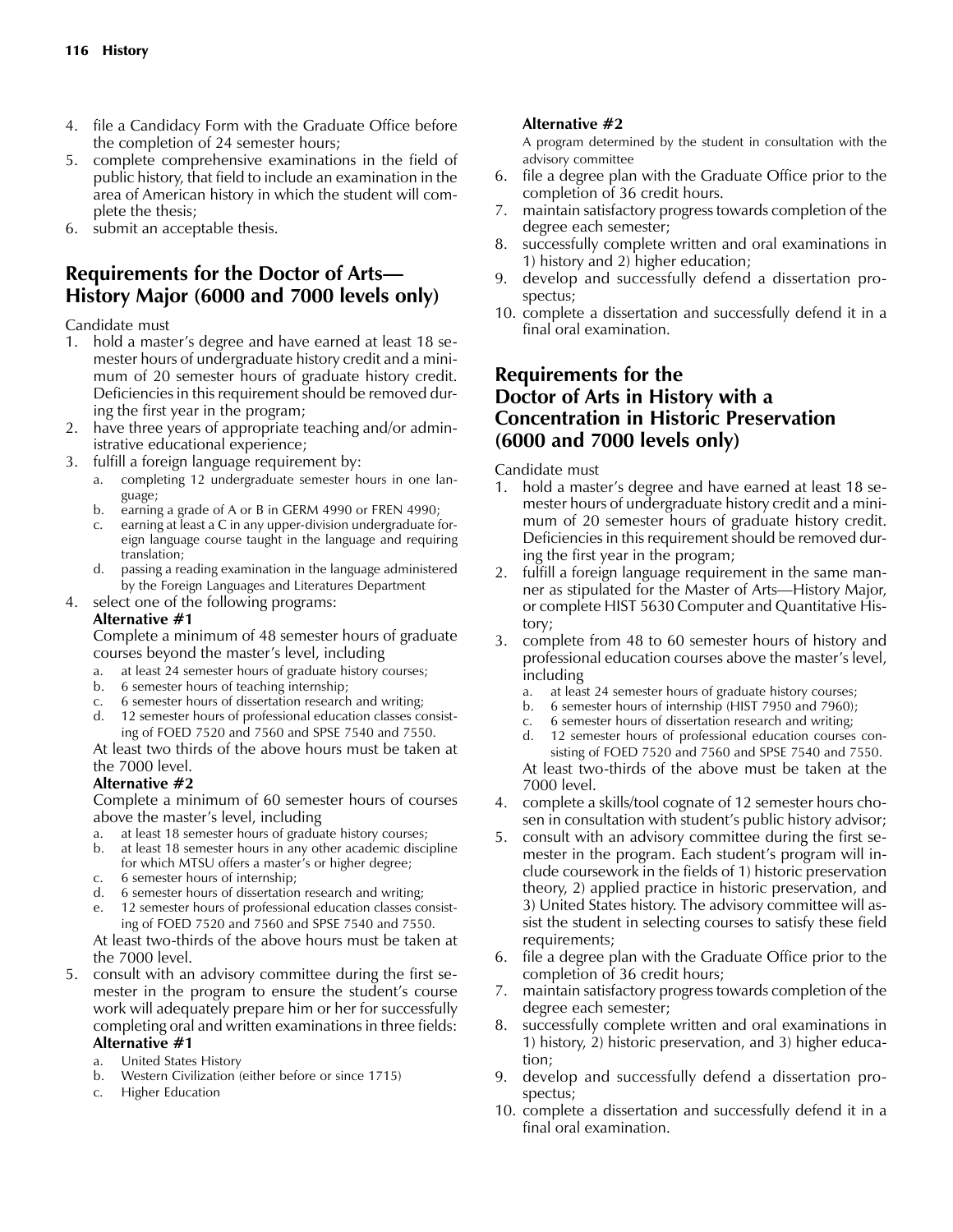# **Courses in History [HIST]**

- **5010 (511) Colonial America.** Three credits. The exploration and colonialization of North America, relations between Indians and Europeans, and the development of colonial societies and identity from 1492 to 1760.
- **5020 (512) The American Revolution.** Three credits. Examines international conflicts from the Seven Years' War through the War of 1812, while emphasizing political, social, intellectual, and economic developments in the new United States.
- **5030 (513) Jacksonian America, 1815-1850.** Three credits. The major political, social, and economic developments in the awakening of American nationalism, Jacksonian Democracy, expansionism, and the Mexican War.
- **5040 (514) Civil War and Reconstruction.** Three credits. Sectional differences of the 1850s. Civil War. Reconstruction, and the Grant Era.
- **5050** (**515) Modern America, 1877-1914.** Three credits. The nature and consequences of the shift of the United States from an agrarian to an urban and industrialized society between Reconstruction and World War I.
- **5060 (516) Modern America, 1914-1945.** Three credits. The increasing involvement of the United States in world affairs from World War I through World War II and of the social and political consequences of economic complexity which resulted in prosperity, depression, and the New Deal.
- **5070 (517) Modern America, Post-1945.** Three credits. The major social, political, economic, and diplomatic developments in the history of the United States from 1945 to the present with particular emphasis on the role of the United States in world affairs and the changing role of government.
- **5130 (528) The Sunbelt.** Three credits. The Southern rim of states from a nineteenth-century American outpost to the modern pace-setting position in economics, culture, racial relationships, and politics with such leaders as King, Nixon, Carter, and Reagan.
- **5140 (564) The West.** Three credits. The role of the frontier in American history. Emphasis on the trans-Mississippi West.
- **5150 The American South.** Three credits. The major themes that have created and recreated southern culture from the Colonial period to the present. Major social, political, and economic factors that made and remade the region through time.
- **5210 (573) Middle Ages.** Three credits. An intensive survey of the progress of medieval civilization with emphasis on Byzantine, Moslem, and Germanic cultures in the Middle Ages.
- **5220 (504) Renaissance Europe.** Three credits. Survey of political, economic, social, intellectual, and cultural developments of Italy, France, England, Germany, and the Low Countries during the fourteenth through the seventeenth centuries.
- **5230 (505) Reformation Europe.** Three credits. Survey of political, economic, social, intellectual, and cultural developments of Italy, France, England, Germany, and the Low Countries during the sixteenth and seventeenth centuries.
- **5240 (503) Europe: Absolutism and Enlightenment.** Three credits. European history in the seventeenth and eighteenth centuries, covering social, economic, intellectual, and political developments.
- **5250 (502) Europe: The French Revolution and Napoleon.** Three credits. The social, political, and economic aspects of the old regime, the French Revolution, and the Napoleonic period in European history.
- **5260 (533) France Since 1870**. Three credits. The social, political, intellectual, cultural, and economic history of France from the origins of the Third Republic to the present.
- **5270 (536) Europe: 1815-1900.** Three credits. Nineteenth-century Europe.
- **5280 (537) Europe: 1900-1939.** Three credits. Emphasis on the impact of continued industrialization, total war, and totalitarian ideologies in the early twentieth century.
- **5290 (538) Europe Since 1939.** Three credits. The major European countries and common European-wide themes from World War II to the present.
- **5310 (539) Germany to 1870.** Three credits. The evolution of the German states from their Indo-European origins to their unification in a single German nation in 1871 with particular emphasis on the history of German men and women since the Middle Ages. History of Austria and its possessions also included.
- **5320 (540) Germany Since 1870.** Three credits. The history of Germany from national unification in 1871 through its reunification in the contemporary world. Course emphasizes major social, cultural, political, intellectual, and economic developments of the period as they relate to both German men and women. History of the Austro-Hungarian empire (1867-1918) and the modern Austrian state also included.
- **5330 (541) Russia to the Twentieth Century.** Three credits. Russian history from its beginnings to the end of the nineteenth century.
- **5340 (542) Russia in the Twentieth Century.** Three credits. A continuation of 5330 emphasizing the Revolution and the soviet era.
- **5350 (574) England to 1783.** Three credits. English history from earliest times to the end of the American Revolution, with emphasis on major political, economic, cultural, and social developments.
- **5360 (519) Britain in the Nineteenth Century.** Three credits. Survey of British political, economic, diplomatic, military, and cultural developments from the end of the Napoleonic era to Gladstone's retirement in 1894.
- **5370 (520) Britain in the Twentieth Century.** Three credits. The political military, imperial, economic, and social history of a changing Britain in its century of total war, imperial decline, and economic readjustment.
- **5410 (576) Classical History.** Three credits. Ancient Greece and Rome, from about 2,000 B.C. to 476 A.D., emphasizing the classical historians and Greek and Roman culture.
- **5420 (510) The Medieval Mediterranean World.** Three credits. A regional survey of political, economic, social and intellectual, and cultural development of the countries bordering the Mediterranean.
- **5440 (531) The Middle East.** Three credits. The development of the Near East, the rise and spread of Islam, the Ottoman Empire, European imperialism in the Near East, contemporary developments. Emphasis on cultural contributions of the Near East to western civilization.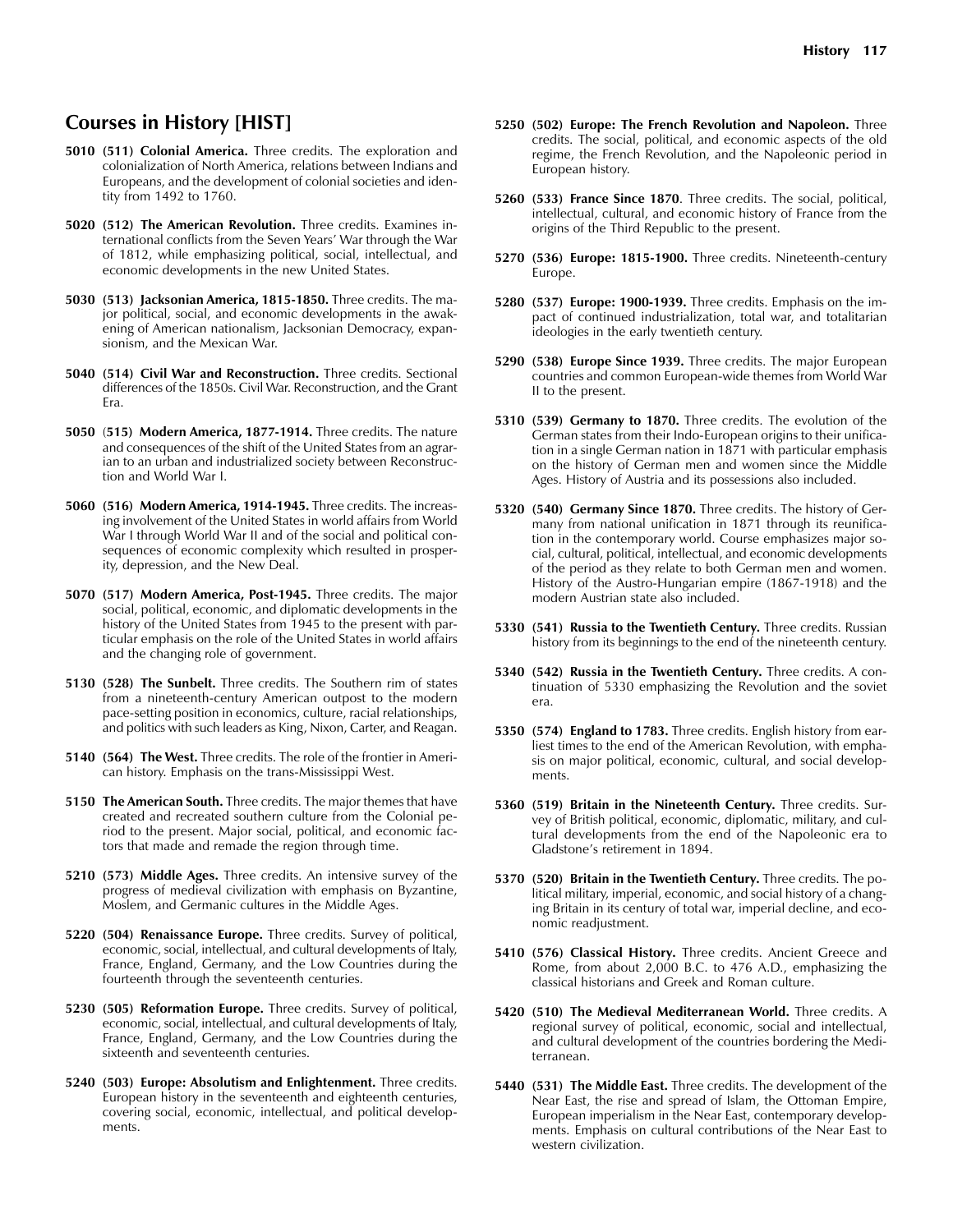- **5450 (508) Japan.** Three credits. Survey of Japanese history from the formation of the first Japanese political state to the country's emergence as a post-World War II economic superpower.
- **5460 (509) China.** Three credits. Survey of Chinese history from antiquity to the present People's Republic, stressing social history and the unique cultural features defining China's civilization.
- **5470 (546) Canada.** Three credits. Canadian history from the colonial era to the present.
- **5480 (526) South America.** Three credits. The development of cultural, economic, and political traditions since 1492.
- **5490 (525) Mexico and the Caribbean.** Three credits. The development of cultural, economic, and political traditions since 1492.
- **5510 (521) Colonial Latin America.** Three credits. The indigenous societies present before European colonization and the first encounters in Mexico, the Caribbean, and South America. Analysis of political structures imposed by the Spanish as well as the social and cultural implications of colonialism and miscegenation.
- **5520 (522) Modern Latin America.** Three credits. Examination of colonial background of Latin America, moving to an exploration of economic, political, social, and cultural developments in Latin America since Independence.
- **5530 (524) Latin American-United States Relations.** Three credits. Relations between the United States and Latin America in the nineteenth and twentieth centuries with emphasis on the effect of cultural differences on inter-American diplomacy.
- **5610 (543A) History of Medicine.** Three credits. Medical developments and in particular the relationship between medicine and society. Examines two medical traditions: the West and China. Discussions not only on major developments in medicine but also of the systems of healing in these cultures and comparison of the different roles medicine played within these societies. Also investigates the impact of Western scientific medicine on the various systems of traditional medicine.
- **5620 (543) American Medical History.** Three credits. The history of health in the United States and the changing role and perception of the medical profession from 1607 to the present.
- **5630 (500) Computer and Quantitative History.** Three credits. Examines quantitative reasoning in historical research. Covers historiographical questions and practical research skills. Includes historical causality, historical change over time, data preparation, sampling, and the interpretation of quantitative data.
- **5640 (506) Environmental History.** Three credits. Traces environmental change in America from the Puritans to the present and from wilderness to suburbia. Explains impact of growth, settlement, and resource exploitation on our national landscape and institutions.
- **5650 (582) Religious Experience in America.** Three credits. Explores the nature of religion as experienced in American history focusing on the questions "How has religion affected America?" and "How has America affected religion?" Emphasis on the nineteenth and twentieth centuries and on the contact of and exchanges among traditions such as Protestant Catholic Christianity, Judasim, Islam, and Animism.
- **5660 (586) American Architectural History.** Three credits. An analysis of the historical development of American architecture and

of architecture as evidence of America's cultural, social, economic, and technological growth from 1607 to the present.

- **5670 (535) American Urban History.** Three credits. A survey of the development and growth of cities and suburbs from the colonial period to the present with particular emphasis on urban institutions, problems, politics, culture, and society.
- **5680 (544) History of Sport in America.** Three credits. The role of sport in American society from the colonial era to the present, with emphasis on how sporting activities reflect political, cultural, and economic characteristics of various time periods.
- **5690 (549) Native American History.** Three credits. The North American Indian's history from the entrance into the New World until the present with emphasis on relationships among tribes, economic development, prominent personages, and adaptation to white culture.
- **5710 (560) American Biography.** Three credits. A survey of the lives and achievements of men and women most prominent in American history. Selected biographies and autobiographies read and analyzed.
- **5720 (561A) Boone's and Crockett's America.** Three credits. Studies the mass movement of farm families into the interior of North America before 1860, with particular emphasis on Native American life, frontier politics, society, and culture, as well as the subsequent development of a frontier myth celebrating this migration.
- **5730 (530) American Social History.** Three credits. An examination of class, ethnicity, family life, and community in America from the colonial period to the present.
- **5740 (568) American Cultural and Intellectual History.** Three credits. Explores the major issues in American cultural and intellectual history through an examination of American literature, philosophy, social sciences, fine arts, and popular culture.
- **5750 (570) African-American Social and Intellectual History.** Three credits. The changing role and status of African-Americans in American life and the contributions to the culture and institutions of the United States.
- **5760 (530A) America Divided: Race, Class, and Gender.** Three credits. Interaction of race, class, and gender in the lives of Americans within historical frameworks; how such interactions have shaped American social and political institutions.
- **5770 (527A) Women in America to 1890.** Three credits. Examines women's roles in the United States from colonial times to 1890, emphasizing the experiences of women of different classes, races, and ethnic groups with work, family, and politics.
- **5780 (527B) Women in America Since 1890.** Three credits. Examines women's roles in the United States since 1890, emphasizing the experiences of women in different classes, races, and ethnic groups with work, family, and politics.
- **5790** (**529) Women in Europe Since 1700.** Three credits. A comparative study of the social, intellectual, cultural, political, and economic history of women's lives in Great Britain, France, Germany, and Russia since 1700.
- **5810 (529A) History of Women in the Third World.** Three credits. Examines the connections between modern colonialism and the development of third-world feminisms. First focuses on conquest and colonialism and the consequences for third-world women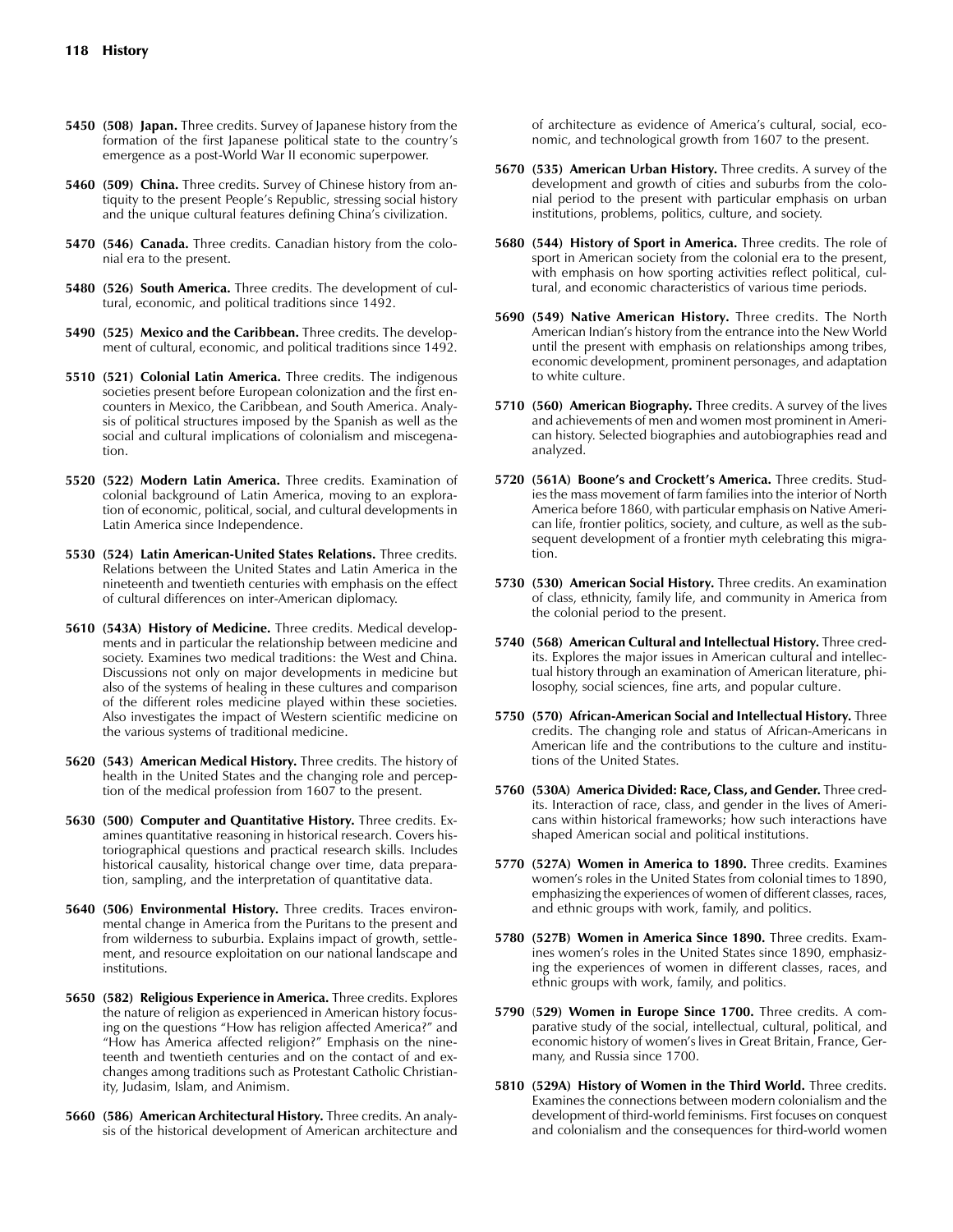of that process, then moves to post-colonial societies and expands to include women's political, economic, and social roles in the three regions of Africa, China, and Latin America.

- **5820 (547) Diplomatic History of the United States to 1900.** Three credits. United States foreign relations to 1900.
- **5830 (548) Diplomatic History of the United States Since 1900.** Three credits. United States foreign relations since 1900.
- **5850 (583) Material Culture Resources in World History.** Three credits. A survey of the architecture, furniture, tools, utensils, weapons, ceremonial objects, etc. of the world's major civilizations. Provides a basis for studying how various cultural styles have influenced the development of our own material culture resources.
- **5860 (577A) Historical Archaeology.** Three credits. Introduces the disciplines of historical archaeology, including examination of archaeological evidence, historical documentation, and interpretation of evidence.
- **5870 (577B) Field Course in Historical Archaeology.** Three credits. Prerequisite: HIST 5860 or permission of instructor. Archaeological resources and procedures and the interpretation of historical evidence undertaken at a field archaeological site.
- **5910 (587) Principles of Archival Administration.** Three credits. The theory, principles, and techniques employed by archivists and curators of manuscript collections. Importance of record preservation for scholars, business, government, and the public at large stressed.
- **5920 (588) Development of the Local History Museum.** Three credits. An overview of the development of museology, museography, and museum administration. Emphasizes approaches for identifying and solving typical problems encountered by the local history museum.
- **5930 (592) Fundamentals of Historic Preservation and Cultural Resources Management.** Three credits. Procedures employed by federal, state, and local agencies in the day-to-day work of locating, recording, restoring, and preserving the historical, architectural, and cultural resources of the United States.
- **5960 (597) Advanced Projects in Historic Preservation.** Three credits. Applied project experience in a community setting. Interested students not enrolled in the department's Historic Preservation concentration should meet with the director of the program before enrolling.
- **6010 (607) Historiorgaphy.** Three credits. An introduction to history's major schools of thought. Through reading, class discussion, and essays, students explore critical interpretations in American, European, and non-Western history.
- **6020 (608) Historical Research Methods.** Three credits. Sharpens comprehension of historical interpretation by exploring, through reading, research, and class discussion, possible alternative explanations for specific historical events and themes.
- **6030 (609) Historical Readings and Criticism.** Three credits. A common selection of historiographical works that raise issues common to all historians and that discuss history, historical processes, and historical-mindedness. Students will discuss these works and perhaps also write critical analyses of them.
- **6110/ 7110 (650/750) Seminar: Colonial and Early American History to 1800**. Three credits. Readings, discussion, reports, and

independent study examining selected aspects of institutional and intellectual developments to 1800.

- **6120/ 7120 (651/751) Seminar: The Era of the American Revolution.** Three credits. Secondary reading, discussion, and primary research on the period between the beginning of the Seven Years War in 1756 and the death of Thomas Jefferson in 1826.
- **6130/ 7130 (652/752) Seminar: Jacksonian America.** Three credits. Exploration of a variety of social, economic, political, and cultural topics in the Jacksonian era and an analysis of the relationship between these topics and similar events abroad.
- **6140 (641) Seminar: Old South.** Three credits. Examines the major secondary works which have shaped our understanding of the colonial and antebellum South.
- **6150/ 7150 (642/742) Seminar: New South.** Three credits. Readings and research in aspects of the American South since 1865.
- **6160/ 7160 (694/794) Seminar: American West.** Three credits. Major developments in Western history; the leading historians of the West.
- **6170/ 7170 (662/762) Seminar: Recent American History.** Three credits. The bibliography, interpretation, and selected topics of the history of the United States since 1900.
- **6180/ 7180 (672/772) Seminar: American Diplomatic History.** Three credits. Selected topics of U.S. diplomatic history treated in depth. Conflicting scholarly interpretations are analyzed and diplomatic source materials are consulted. Formal paper required.
- **6190/ 7190 (668/788) Seminar: State and Local History.** Three credits. An intensive inquiry into sources of state and local history. Several research papers using primary materials required.
- **6210/ 7210 (653/753) Seminar: American Social History.** Three credits. Prerequisite: Instructor's permission required. Focuses on selected topics in American social history through directed readings, research, and discussion.
- **6230/ 7230 (654/754) Seminar: American Women's History.** Three credits. Focuses on selected topics in American women's history through directed readings, research, and discussion.
- **6240/ 7240 (670/770) Seminar: African America History.** Three credits. Selected topics in Afro-American history. Emphasis on the post-Reconstruction period of United States history.
- **6250/ 7250 (678/778) Seminar: American Cultural and Intellectual History.** Three credits. Readings and research in selected topics from the colonial period to the present.
- **6260/ 7260 (682/782) Seminar: American Religious History.** Three credits. Specific themes in the development of religion in America explored through directed readings, research, writing, and discussion.
- **6310 (600) Seminar: Medieval Europe.** Three credits. A reading seminar stressing bibliography, interpretation, and methodologies for either the socio-economic, cultural-intellectual, or political-military history of the Middle Ages.
- **6320 (601) Seminar: Renaissance and Reformation Europe.** Three credits. A reading seminar stressing bibliography, interpretation, and methodologies for either the socio-economic, cultural-in-